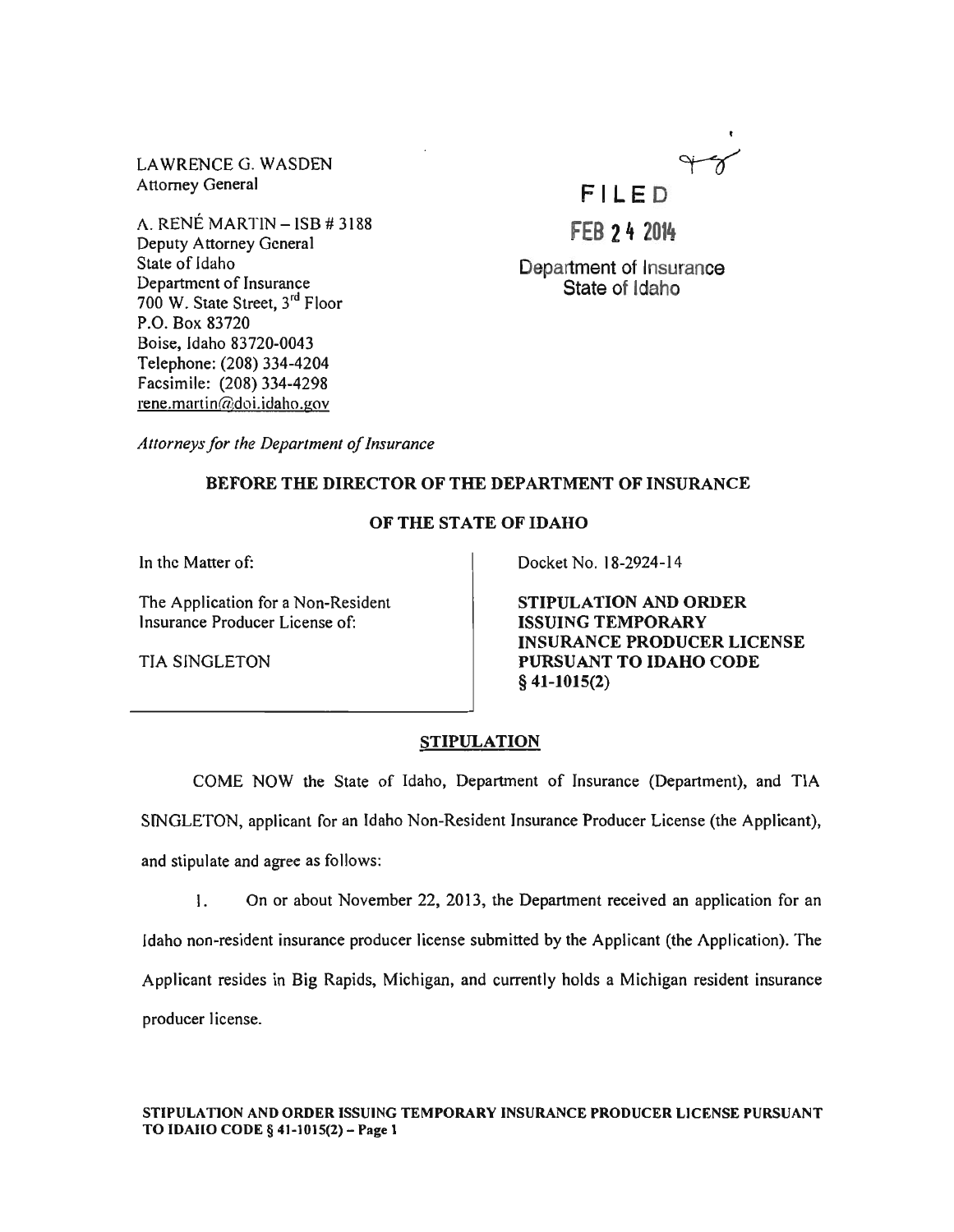2. The Applicant disclosed and provided documentation with her Application indicating that she is the debtor on seven debts and money judgments, totaling approximately \$12,000 owed as of the date the Application was submitted to the Department. The Applicant represented to the Department and provided documentation demonstrating that she has entered into monthly payment plans with the creditors on such money judgments and debts.

3. The Applicant is currently employed by Gerber Life Insurance Company (Gerber) in Fremont, Michigan. Amy L. Oberlin, an Idaho-licensed non-resident insurance producer and the Applicant's supervisor at Gerber, has agreed to act as a sponsor for the Applicant during the period of any temporary licensure of the Applicant by the Department. Ms. Oberlin's agreement to act in such capacity is reflected in her statement, which is attached hereto as Exhibit A.

4. The Applicant agrees that she will not engage in criminal activity; that she will remain current and make timely payments on the debts and money judgments described in paragraph 2 above; that she will at all times comply with the Idaho Insurance Code, title 41, Idaho Code, and all rules promulgated thereunder; and that she will conduct herself in a professional, competent, and exemplary manner in all insurance transactions she engages in while holding a Temporary Idaho Non-Resident Insurance Producer License as contemplated by this StipUlation and Order, and at all times thereafter should she become licensed as an Idaho non-resident insurance producer.

5. The Applicant understands and agrees that, at the conclusion of the one hundred eighty (180) day period of the Temporary Idaho Non-Resident Producer License contemplated by this Stipulation and Order, the Department will conduct a review of the Applicant's insurance activities, criminal history, and payments on the debts and money judgments referenced above during that time period and will determine whether it is deemed appropriate to continue such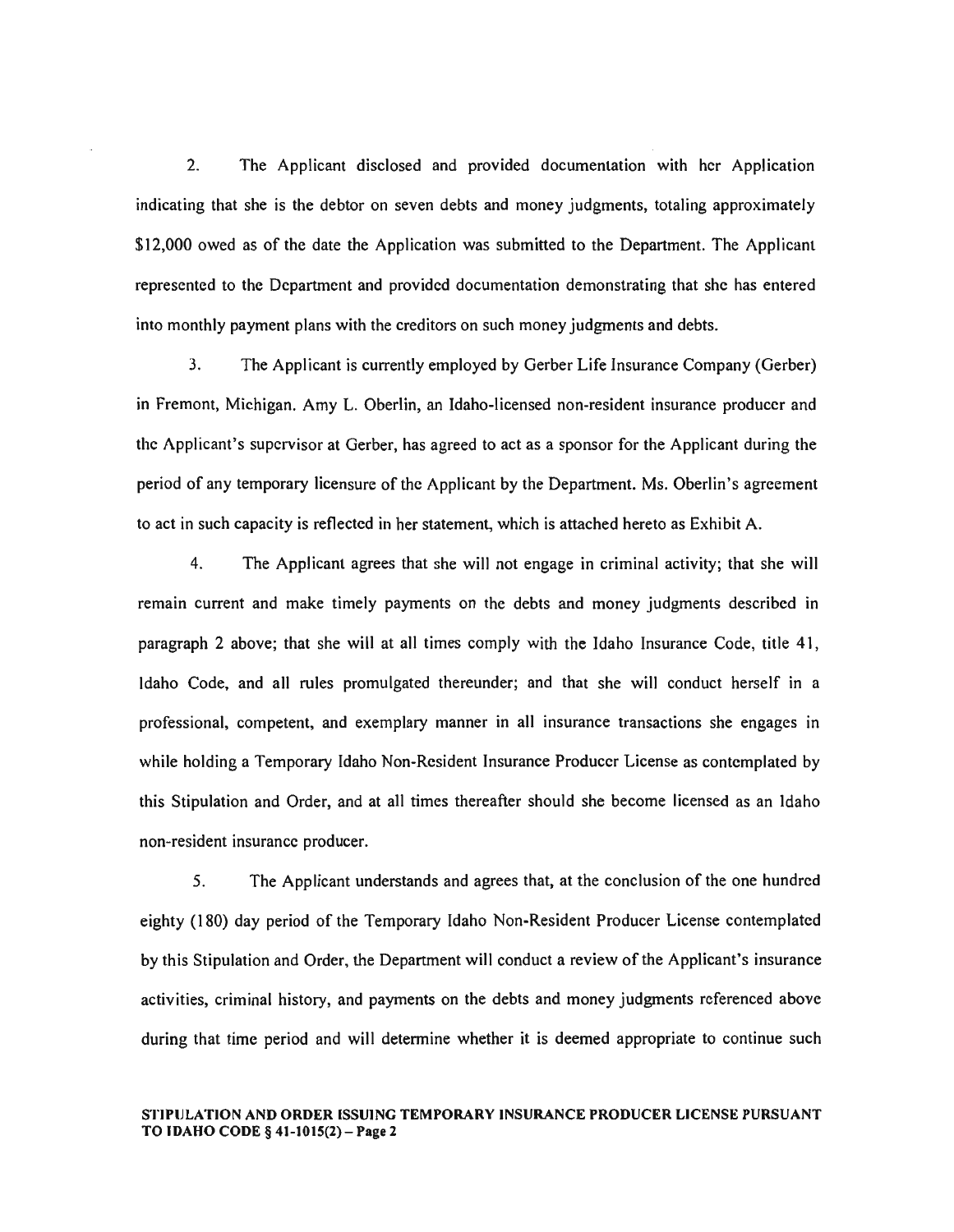temporary license for another one hundred eighty (180) day period, provided it is not earlier revoked by order of the Director, without the right to a prior hearing, in accordance with Idaho Code  $\S$  41-1015(2), or otherwise terminated pursuant to applicable law. The Applicant further understands and agrees that, at the conclusion of such second temporary licensure period, the Department will conduct another review of the Applicant's insurance activities, criminal history, and payments on the such debts and money judgments during that time period and will determine whether it is deemed appropriate to issue an Idaho Non-Resident Insurance Producer License to the Applicant at that time.

6. Based on the foregoing, the Department recommends that the Director issue to the Applicant a Temporary Idaho Non-Resident Insurance Producer License as soon as practicable once this stipulation is fully executed, which license shall be effective for a period of no longer than one hundred eighty (180) days, at which time the Department shall conduct the first review, and for another one hundred eighty (180) day period, at which time the Department shall conduct the second review, to detennine whether to revoke such temporary license, without the right to a prior hearing, or to issue an Idaho Non-Resident Insurance Producer License to the Applicant.

7. If, at any time during the pendency of the Temporary Idaho Non-Resident Insurance Producer License issued to the Applicant, Amy L. Oberlin withdraws as the Applicant's "suitable sponsor," the Applicant must immediately seek and obtain an alternate "suitable sponsor" that is acceptable to the Director, so that there is no gap in service in that capacity. Failure to timely do so may result in revocation of the Applicant's Temporary Idaho Non-Resident Insurance Producer License, without the right to a prior hearing.

#### STIPULATION AND ORDER ISSUING TEMPORARY INSURANCE PRODUCER LICENSE PURSUANT TO IDAHO CODE § 41-1015(2) - Page 3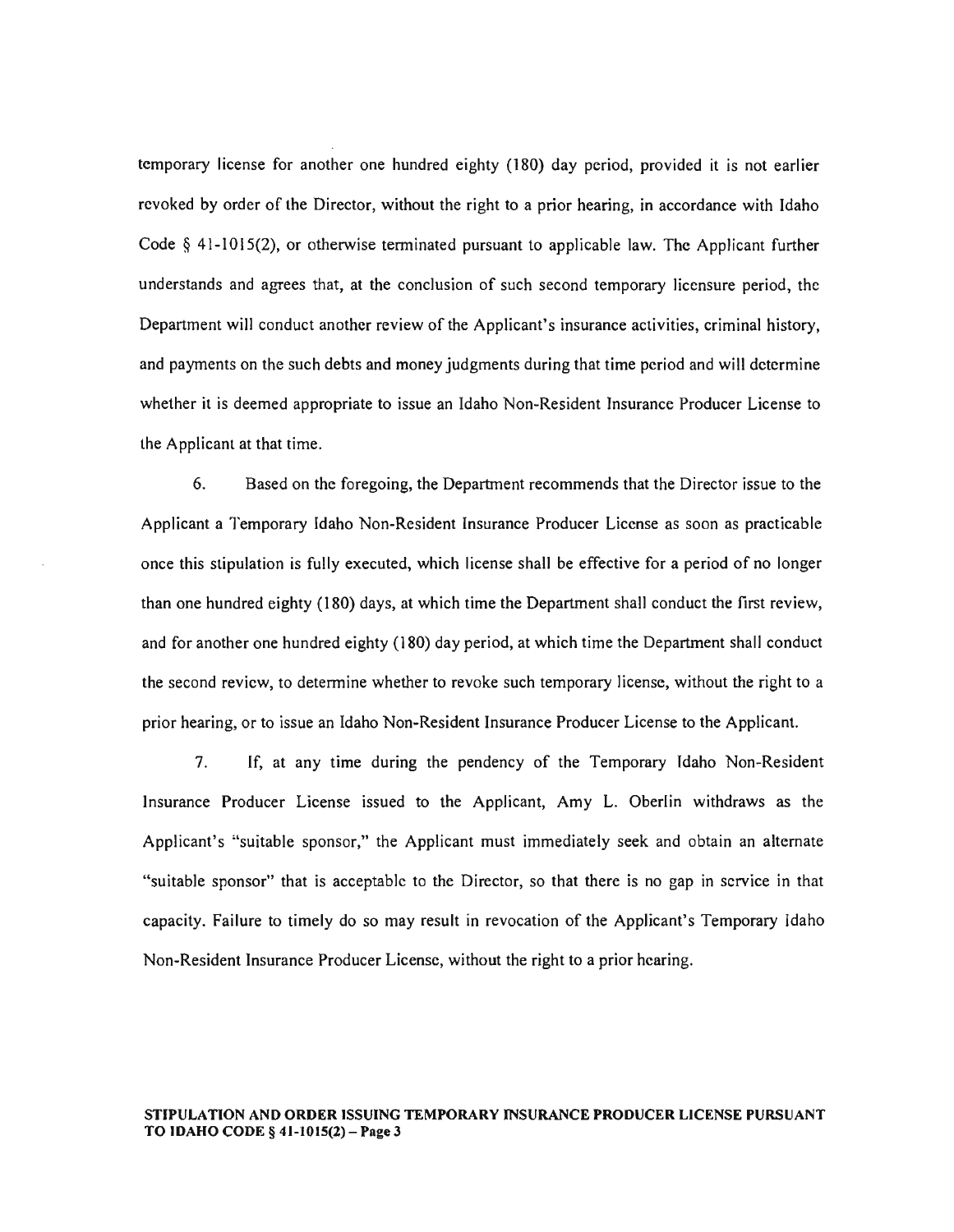8. While the Temporary Idaho Non-Resident Insurance Producer License is in place, the Director may revoke such license at any time, without notice or prior hearing, if the Director determines that such action is necessary to protect the interests of insureds or the public.

9. As reflected by their signatures below, the Department and the Applicant agree that, pursuant to the terms set forth herein, it is appropriate that the Director adopt this Stipulation and issue a Temporary Idaho Non-Resident Insurance Producer License to the Applicant.

DATED this  $24$  day of  $\sqrt{\frac{1}{2}}$  or  $\frac{1}{2}$ , 2014.

TIA SINGLETON,

Applicant

DATED this  $\frac{\partial y}{\partial x}$  day of *February* . 2014.

STATE OF IDAHO DEPARTMENT OF INSURANCE

FATE OF IDAHO<br>EPARTMENT OF INSURANCE<br>EORGIA SIEHL, CPA, CFE r  $or$  behalf of  $Coorgon$ GEORGIA SIEHL, CPA, CFE

Bureau Chief, Company Activities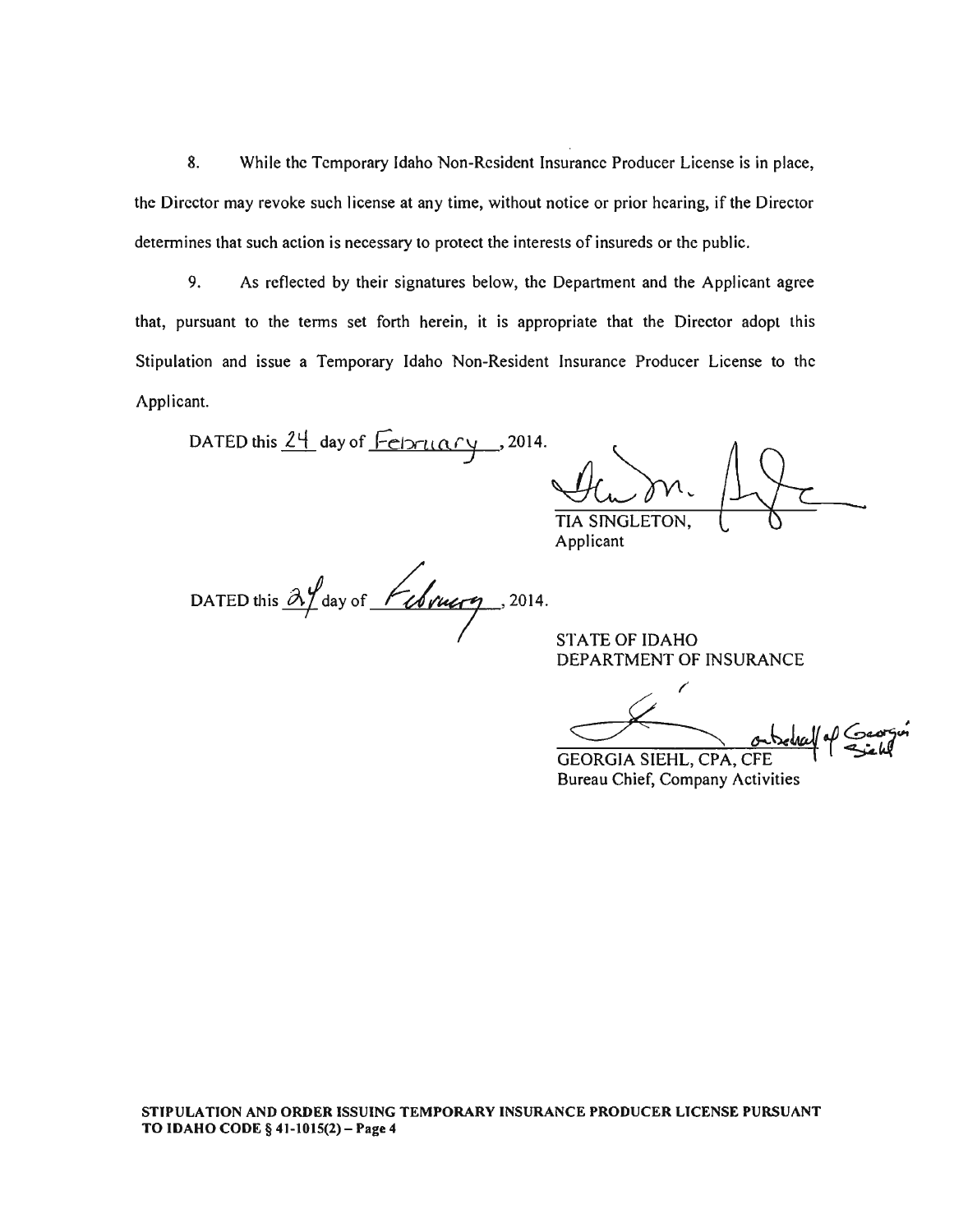#### ORDER

Upon review of the foregoing, and good cause appearing therefor,

IT IS HEREBY ORDERED that the Stipulation set forth above, entered into between the Department and the Applicant, is APPROVED;

IT IS FURTHER ORDERED, pursuant to Idaho Code § 41-1015(2), that a Temporary Idaho Non-Resident Insurance Producer License, pursuant to the terms set forth in the above Stipulation, be issued to TIA SINGLETON, effective immediately. The term of such temporary license shall be for a period of one hundred eighty (180) days from the date of issuance, and extended another one hundred eighty (180) days, if deemed appropriate, unless earlier revoked, pursuant to the requirements of Idaho Code § 41-1015(2).

DATED this  $Z^{\psi^{th}}$  day of  $Feb$ ., 2014.

STATE OF IDAHO DEPARTMENT OF INSURANCE

ma Jep. Din.

WILLIAM W. DEAL Director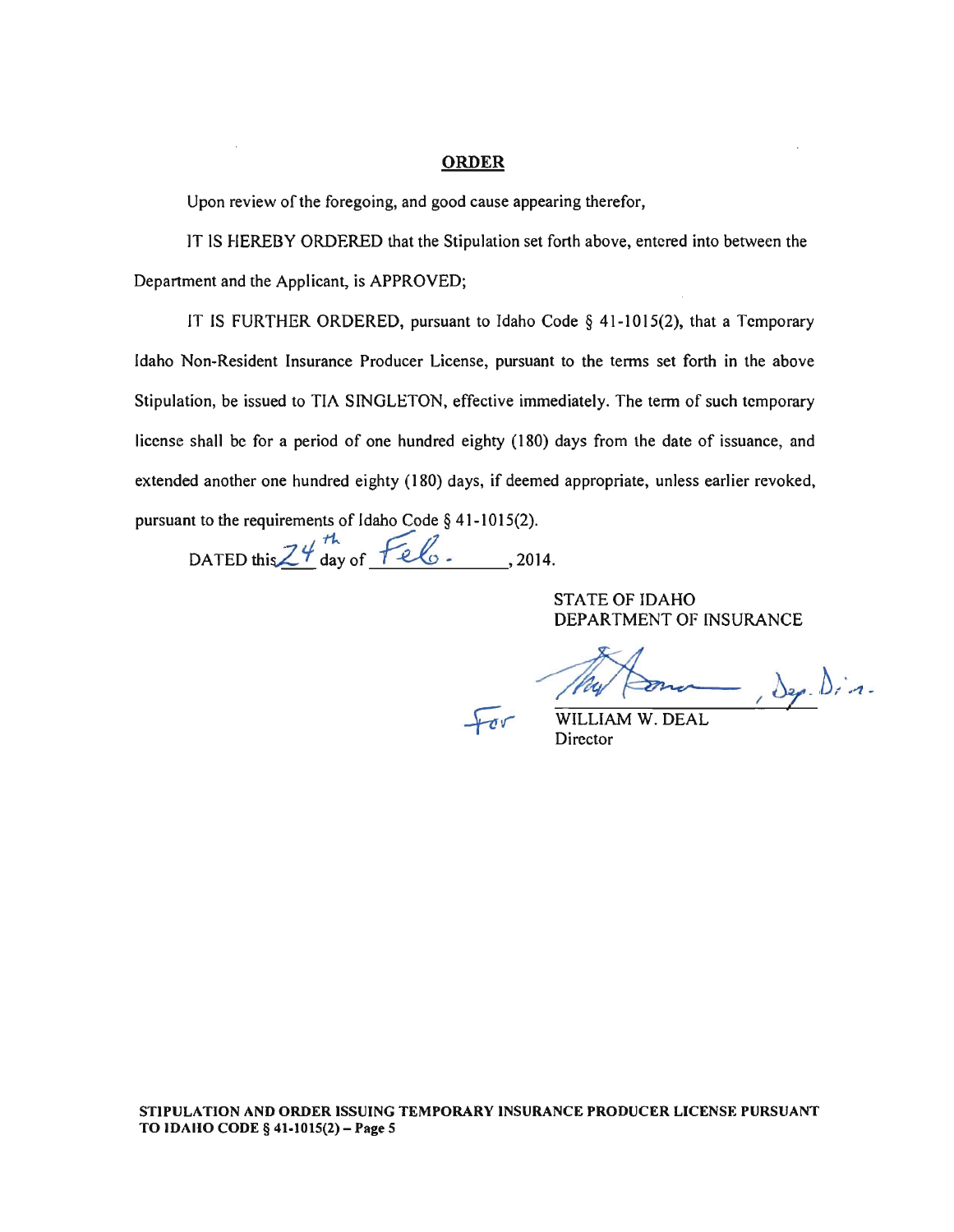# EXHIBIT A

State of Michigan :<br>: ss County of <u>New ayao</u>

AMY L. OBERLIN hereby states and certifies as follows:

(1) I am a licensed producer in the state of Idaho, holding Idaho Non-Resident Insurance Producer License No. 117440 since November 10, 2004. I am employed by Gerber Life Insurance Company (Gerber) in Fremont, Michigan.

(2) I am currently the supervising manager of TIA SINGLETON at Gerber. Ms. Singleton has recently applied to the Idaho Department of Insurance for the issuance of a Non-Resident Insurance Producer License so that she can engage in the transaction of insurance in Idaho. Ms. Singleton will be engaging in insurance transactions for and on behalf of our employer, Gerber, under my direction and supervision.

(3) I am aware of Ms. Singleton'S past circumstances, including the debts she owes and money judgments that have been entered against her, as set forth in the Stipulation portion of this document. Notwithstanding my knowledge of those circumstances, I am willing to act as Ms. Singleton's "suitable sponsor," pursuant to Idaho Code  $\S$  41-1015(2), and assume responsibility of monitoring all of her insurance transactions during the pendency of the Temporary Non-Resident Insurance Producer License contemplated herein.

(4) As Ms. Singleton'S "suitable sponsor," I agree to report to the Idaho Department of Insurance any and all incidents or problems with Ms. Singleton's conduct related to her engaging in insurance transactions, either on behalf of Gerber or otherwise, as to which I have knowledge or reason to know, that would reflect on her fitness to engage in the insurance business, during the pendency of Ms. Singleton's Idaho Temporary Non-Resident Insurance Producer License. I further agree to verify and report to the Department at the conclusion of the temporary licensing period as to whether Ms. Singleton is in compliance with the monthly payment agreements she has entered into with the creditors to whom she owes debts and/or who have obtained money judgments against her, as set forth in the Stipulation portion of this document.

(5) If Ms. Singleton leaves employment with Gerber, I agree to notify the Department immediately.

(6) If at any time I should decline to serve as Ms. Singleton'S "suitable sponsor," ( agree to provide thirty (30) days' advance written notice to the Department.

DATED this  $\frac{10^{11}}{20}$  day of  $\frac{1}{20}$   $\frac{1}{2014}$ . <u>Waari</u> AMY L. OBERLIN

STIPULATION AND ORDER ISSUING TEMPORARY INSURANCE PRODUCER LICENSE PURSUANT TO IDAHO CODE § 41-1015(2) - Page 6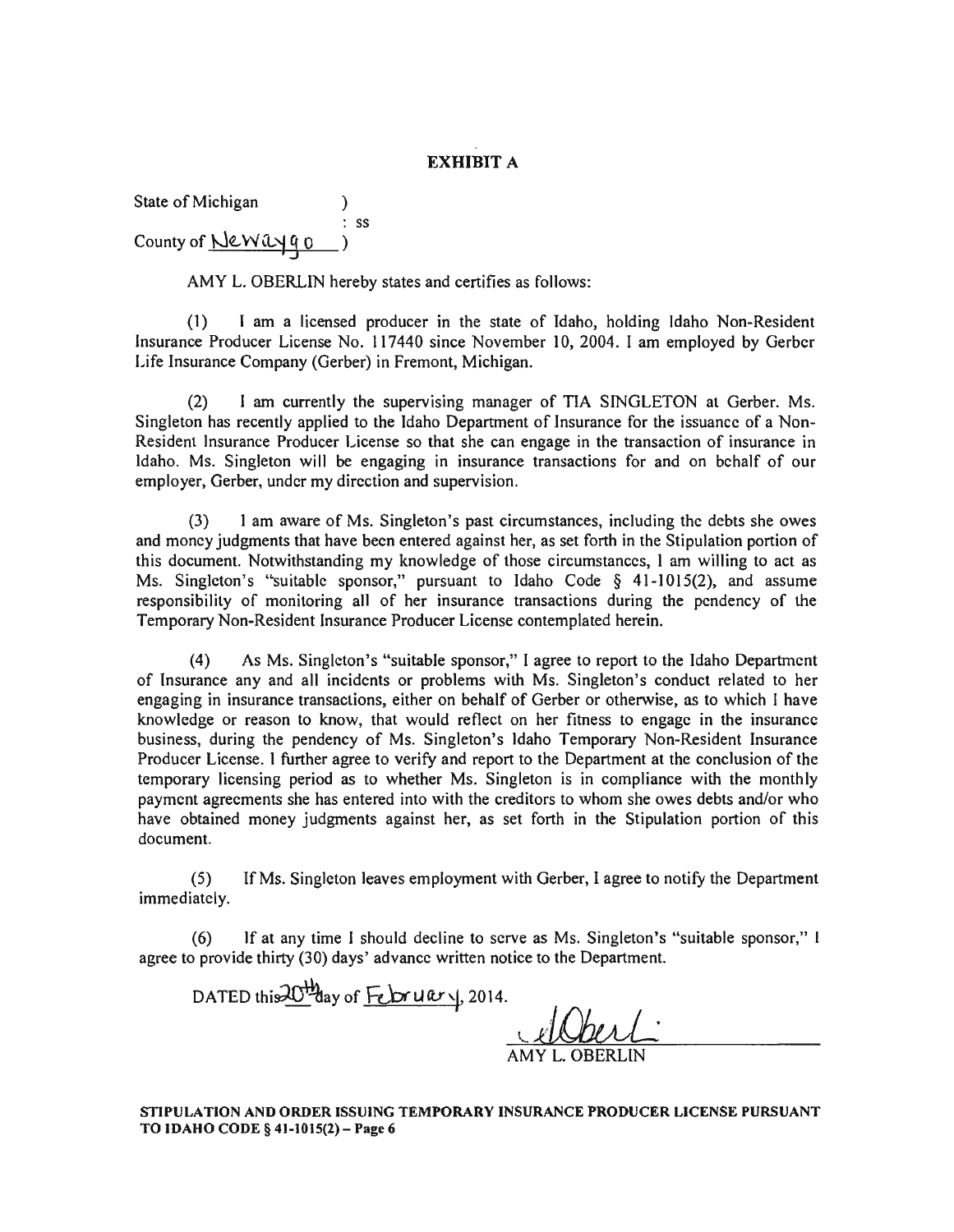Subscribed and sworn to before me this  $\frac{\partial O^{\dagger h}}{\partial \alpha}$  day of  $\overline{Fcbruar}$ , 2014.

SHEUEY A TERAVEST NOTARY PUBUC, STATE CF W COUNTY OF NEWAYGO<br>MY COMMISSION EXPIRES Mar 9, 2014<br>CTING IN COUNTY OF NUCVVOUY Q D

 $\mu$ <u>uest</u>

Notary Public for Michigan<br>My Commission Expires: <u>March 9, 2</u>014